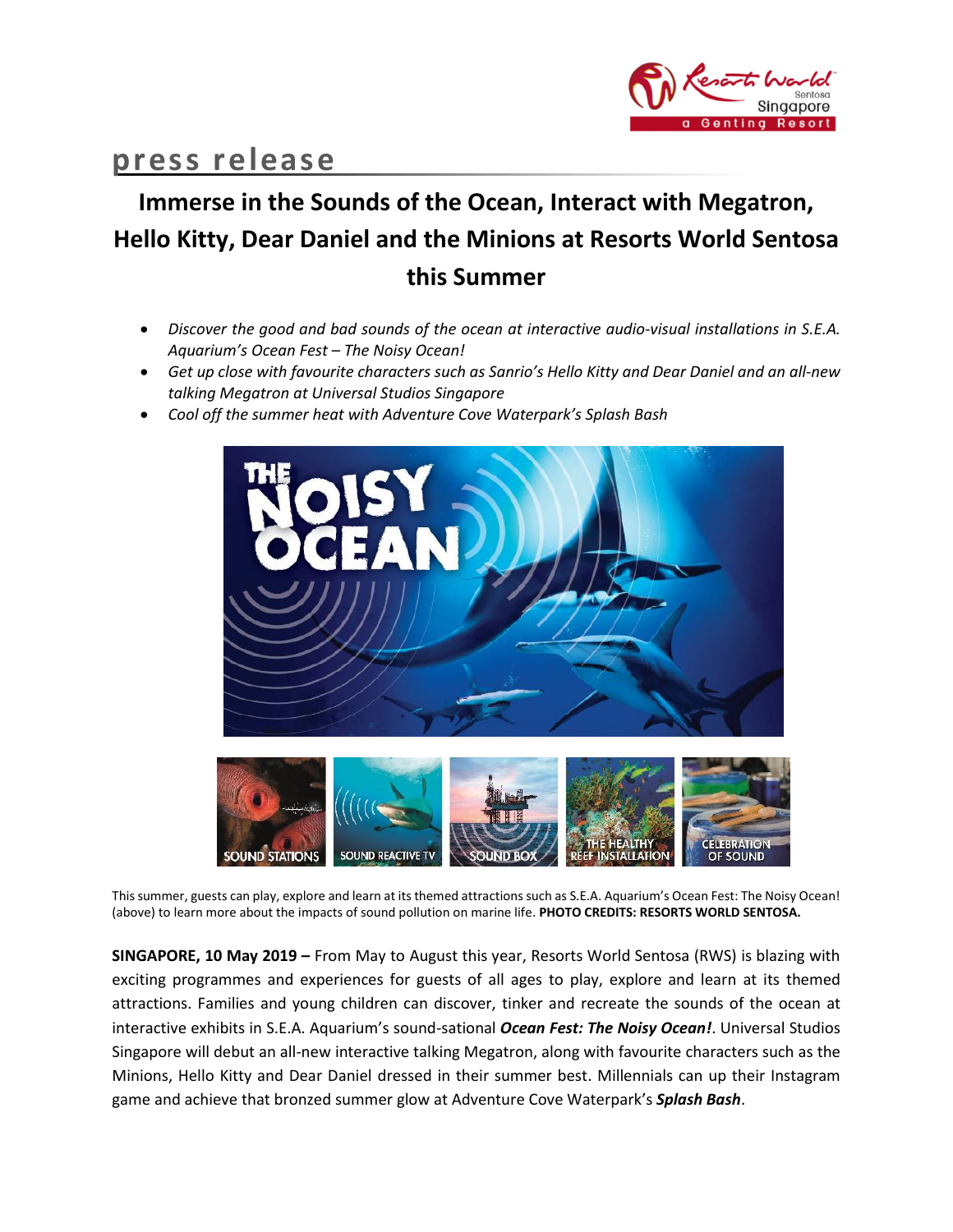

**Celebrate World Oceans Day with S.E.A. Aquarium's Ocean Fest – The Noisy Ocean! (17 May – 30 June)** S.E.A. Aquarium's Ocean Fest returns with the theme of "The Noisy Ocean". Held in celebration of World Oceans Day on 8 June, this festival aims to raise awareness on ocean soundscapes and the negative impacts of sound pollution through immersive installations, musical performances, project showcases and more. Highlights include:

- Celebration of Sound: On weekends and public holidays at 12pm and 2pm, guests can participate in a brand-new percussion showcase, called the "Celebration of Sound" in front of the iconic Open Ocean Habitat. This edu-taining live performance consists an ensemble of upcycled materials turned into musical instruments, live-sized dancing puppets and an original score espousing the importance of the 3Rs: reduce, reuse and recycle.
- Interactive audio-visual exhibits: Young learners can discover the natural rhapsody of sounds in the ocean through four immersive installations that illustrate the types of sounds and its importance to the ocean and marine ecosystem, as well as the effects of sound pollution on marine biodiversity.
	- $\circ$  Sound Stations: Discover the fascinating sounds of the ocean through interactive play at various activity stations.
	- $\circ$  Sound Reactive TV: Activate the different sounds that marine animals make as they swim through the ocean.
	- $\circ$  The Heathy Reef Installation: Recreate the sounds of fish with custom-made instruments and understand how a noisy reef is a healthy reef.
	- $\circ$  Sound Box Blasting: Enter this box and experience up close what happens when underwater blasting and drilling takes place (Advisory guidelines on height, weight and/or health restrictions will be available to guests before entering).

Discover the unique characteristics of the aquarium's largest and most iconic species **–** three manta rays **–** and how to protect these animalsin an all-new talk held daily at 1pm at the Open Ocean Habitat. Guests can also meet S.E.A. Aquarium's adorable line-up of manta ray and shark mascots at 12.30pm and 3pm daily.

Bringing ocean conservation outside the aquarium, families and young readers can learn more about the sounds of the ocean and how to take action against sound pollution through a series of talks and engagement sessions at various National Library Board branches from now until 30 June 2019.

Singapore Residents and families enjoy online discounts at only S\$30 for an adult one-day ticket (U.P. S\$36) or S\$79 for a bundle of two adult and one child one-day tickets to S.E.A. Aquarium. Terms and conditions apply. For more information on Ocean Fest, visit [www.rwsentosa.com/oceanfest.](http://www.rwsentosa.com/oceanfest)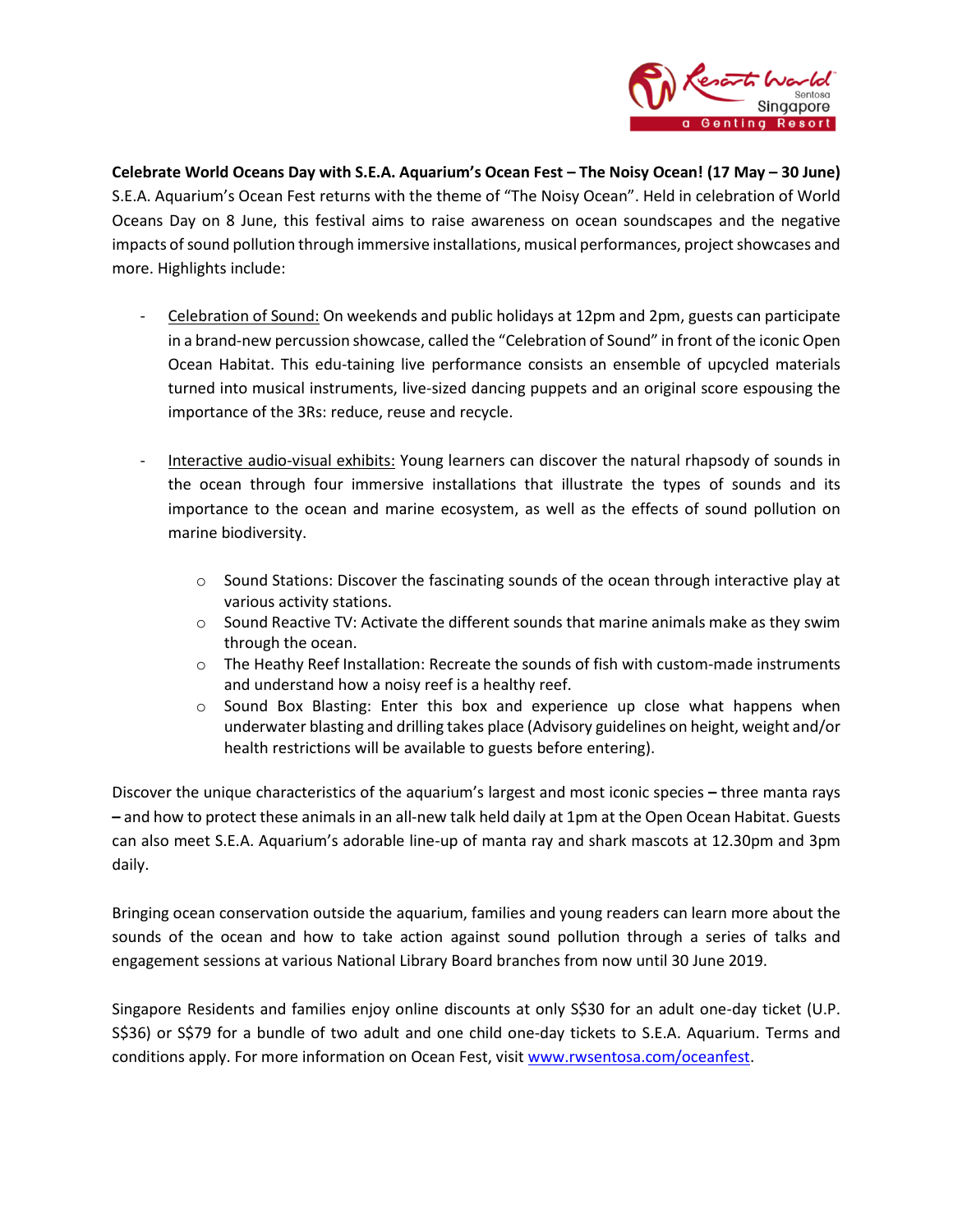

## **Dive into Splash Bash at Adventure Cove Waterpark (1 – 30 June)**

On Fridays, weekends and public holidays, beat the summer heat at Adventure Cove Waterpark's *Splash Bash*. Millennials can step into a whimsical photo zone complete with larger-than-life decorations of tantalising ice cream cones, icy popsicles and an ice-cream scoop see-saw – perfect ingredients for the 'Gram!

Those with a competitive streak can put their brains and brawns to good use with riddles and physical challenges at Adventure River and Bluwater Bay. Teams can step into a water-filled battleground in a quest for glory and victors stand to win attractive prizes! Guests can binge on their favourite dramas with a free six-month Viu subscription by uploading a photo of themselves on Instagram. New sign-ups for Annual Passes can also win two OPPO smart phones with creative entries of their passes on Instagram.

More information about the event can be found at [www.rwsentosa.com/splashbash.](http://www.rwsentosa.com/splashbash)

## **Soar into Summer at Universal Studios Singapore**

Kick off the summer at Universal Studios Singapore with thrilling rides, attractions, spectacular shows and more! In addition, from 5 July to 18 August, meet the first talking Megatron in Singapore in an all-new interactive meet-and-greet programme at Sci-Fi City. Guests can also snap photos with the loveable Minions in Hawaiian-inspired grass skirts and coconut shell bikinis, as well as Sanrio's famous duo: Hello Kitty and Dear Daniel.

Experience more thrills and fun after the sun goes down with the *Universal After Hours* programme. On weekends and select nights, soak in the cool line-up of activities, including the first-ever Hollywood Dreams Light-Up Parade, entertaining local bands, brilliant fireworks display, delicious food from pop-up stalls and more!

With a minimum spend of S\$80 at dining and retail outlets in Universal Studios Singapore, guests can spin the dial at gashapon machines outside Hollywood China Arcade and take home specially-designed character pins from Transformers, Minions and more. 10 lucky winners will also walk away with exclusive merchandise such as luggage bags and VR sets. Guests will also receive a free Mystery Bag with prizes worth up to S\$200\* with a minimum four one-day tickets purchased in a single receipt.

More details of all the activities can be found at [www.rwsentosa.com/universalsummer.](http://www.rwsentosa.com/universalsummer)

*\*While stocks last. For a minimum of four one-day tickets purchased in a single receipt, each ticket will receive a Mystery Bag.* 

#### **NOTE TO EDITORS**

**– END –**

1. Photos can be downloaded from<https://app.box.com/s/8b7qo4iv9nth79yg2y5ygc9a8olyg76u> 2. All photos are to be attributed to **Resorts World Sentosa**